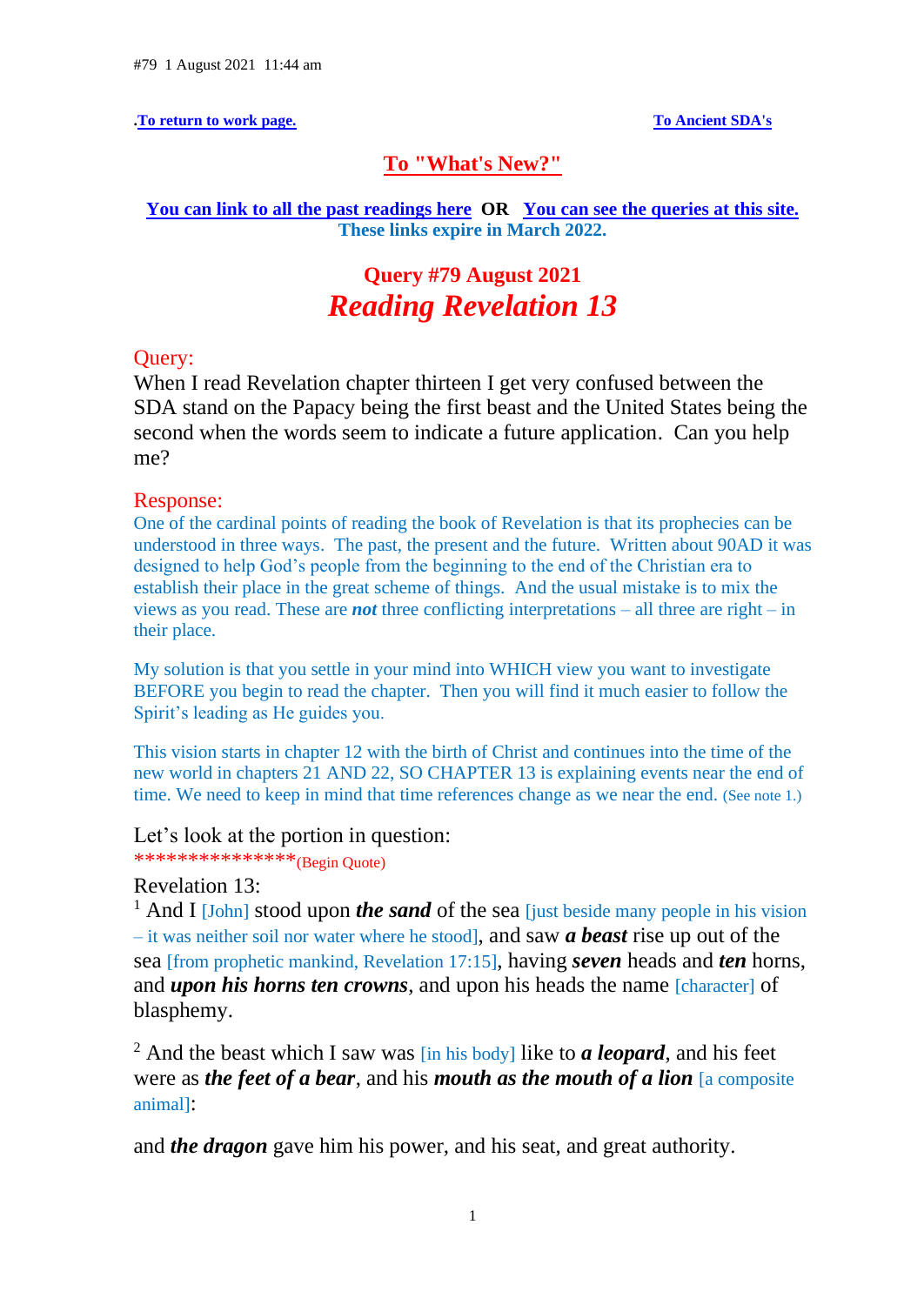The standard explanation in the church is that this is describing Satan's political kingdoms leading from Babylon up to the Papacy of 1517AD and this is based on the description of its features which are so like those of Daniel chapter seven. The problem with that is that the order of the characteristics here is different to that chapter. There the first animal comprising the beast is a lion, then a bear takes over, and then a leopard before changing to the tremendous beast. Strength is followed by wisdom, and then by speed to produce the indescribable, Pagan and Papal Rome. It originally had ten horns on its head, but an eleventh came along and disposed of three of them, leaving only  $7 + 1$ . Daniel 7:7-8; 20.

On the other hand, THIS 13<sup>th</sup> CHAPTER IS DESCRIBING SPEED, followed by BRUTALITY in place of wisdom, PERSUASIVE SPEECHES, and then EXTRA POWER to produce the extreme beast.  $\frac{1}{1}$  It is true that the whole animal is showing Satan's *political* kingdom under its various "heads" but the tendency to make ONLY ONE of them into the whole beast is strong (and delusional). Which is why as we read on that it becomes confusing unless we change view. The horns have moved and so should we.

<sup>3</sup> And I saw one of his [seven] heads as it were wounded to death; and his deadly wound was healed: and all the world wondered after the beast.

The church correctly attributes this to the  $5<sup>th</sup>$  head (the second leg of Daniel 2), the Papacy, which received a massive blow when the reformation began, IF WE ARE LOOKING AT THE PAST INTERPRETATION! But the prophecy continues into the present tense with beast recovering by the power of the dragon which is still being worshipped by all the world.

<sup>4</sup> And they [all the world] worshipped *the dragon* which gave power to the beast [the power behind the whole beast, heads and horns – the devil himself]: and they [still] worshipped the [latest manifestation of the] beast, saying, *Who is like to the beast? who is able to make war with him?*

The problem with that is although the Papacy has continued since 1517 without many problems it no longer rules the world in religion although it is greatly admired among religionists with their twisted understanding! It is generally accepted amongst Christians today as just a fellow-religion!! But today we are governed by the  $6<sup>th</sup>$  head of materialism, soon to change into the  $7<sup>th</sup>$  for a short time. (See note 2.) To appreciate what we are reading now we need to be in either the present mode, or the future one. If we shift to those (where we could have been since the first verse), we can see that its position is improving daily.

So let's do that.

<sup>5</sup> And [in the future] there was given to him  $[by \text{ whom}']^2$  a mouth speaking great things and blasphemies; and power was given to him to continue forty-two

<sup>&</sup>lt;sup>1</sup> The position of the crowns explains that in this scene the horns (normally minor powers) are now in charge – not the heads – so it is NOT describing the Middle Ages Papacy.

<sup>&</sup>lt;sup>2</sup> Power in leaders ultimately comes from the people under the influence of Satan.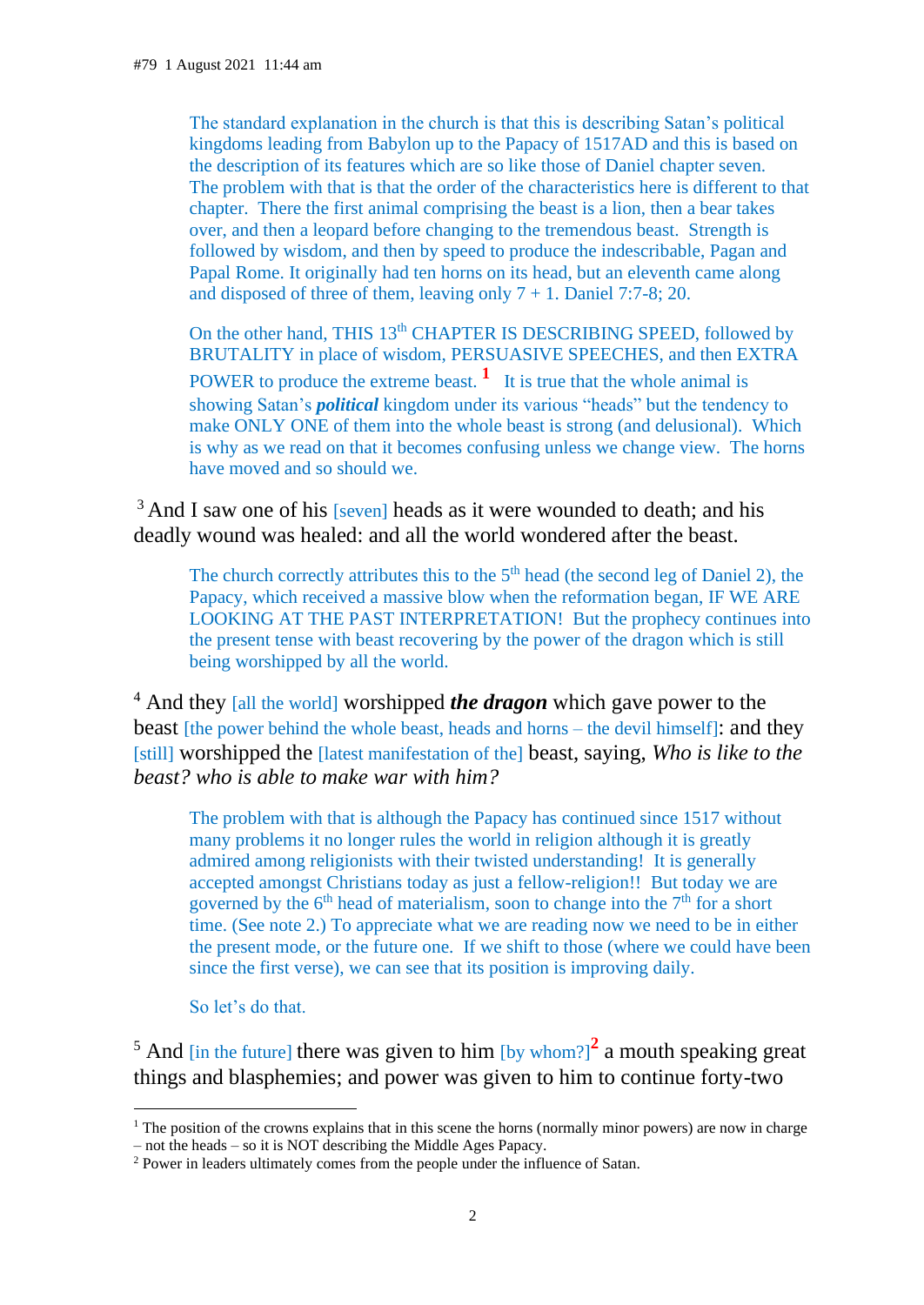months [which is  $3 \frac{1}{2}$  years in literal time].<sup>3</sup> <sup>6</sup> And he opened his mouth in blasphemy against God, to blaspheme His name, and His tabernacle, and them that dwell in heaven [while professing to be Christian.]

<sup>7</sup> And it was given to him to make war with the saints, and *to overcome them*: and power was given him over *all kindreds, and tongues, and nations*.

Under the  $6<sup>th</sup>$  head there have not been the great persecutions that characterised the beast in the past, but in an entirely new way, it (Satan's state/religion combination) has certainty been and is continually, overcoming the people of God! It is in THIS way that the blasphemy proceeds! So much so that the majority will eventually want that KIND OF RELIGION as their own. That religion which rides on the back of the beast, or the *ten* crowns on the ten horns, are a picture of the religions of the world controlling their states. Revelation 17:3. It will seem like a good idea to the general population at that time.

<sup>8</sup> And *all that dwell upon the earth* shall worship him [Satan, by wanting to use force in religion], whose names are not written in the Book of Life of the Lamb slain from the foundation of the world.

<sup>9</sup> If any man [or woman] have an  $[a$  spiritual] ear, let him hear. <sup>10</sup> He that leads into captivity shall [also] go into captivity [clergy and laity]: he that kills with the sword must be killed with the sword [violence begets violence.]

Here is the patience and the faith of the saints [for they will wait without responding.]

\*\*\*\*\*\*\*\*\*\*\*\*\*\*\*\*\*\*\*\*\*\*\*

If what I have written is correct, then who and what is the SECOND beast which is mentioned next?

<sup>11</sup> And I beheld *another beast* coming up out of the earth; and he had two horns like a lamb [ineffective for defence or attack], and *he spoke as a dragon* [showing his true nature. He is a wolf in sheep's clothing, or this case, Satan's authority pretending to be Christian!! At present he is exercising his muscles including the WW1 and WW2. See note 3.]

And this is where the future (and the present) views make a big difference. This beast (which is as far from lamb-like as you can get), is a masterpiece of deception. The historical (past) interpreters rightly see it as the United States of America in 1776, but then wrongly consider it to be a beast *of God's calling*. They have been completely fooled by the disguise. In no way has the land of the Americas been the home of the free or Christianity. A candid look at the history of the US soon shows that it has been a persecuting religious power from the beginning, as well as a physical one. See the book *["Sunday Laws in America"](https://ancient-sda.com/dateline_sunday_usa/contents.html)* by

<sup>&</sup>lt;sup>3</sup> With the change of view comes a change in time – prophetic (a day for a year) is now in the past, literal time is in present and future. Revelation 10:6-7. See note 2.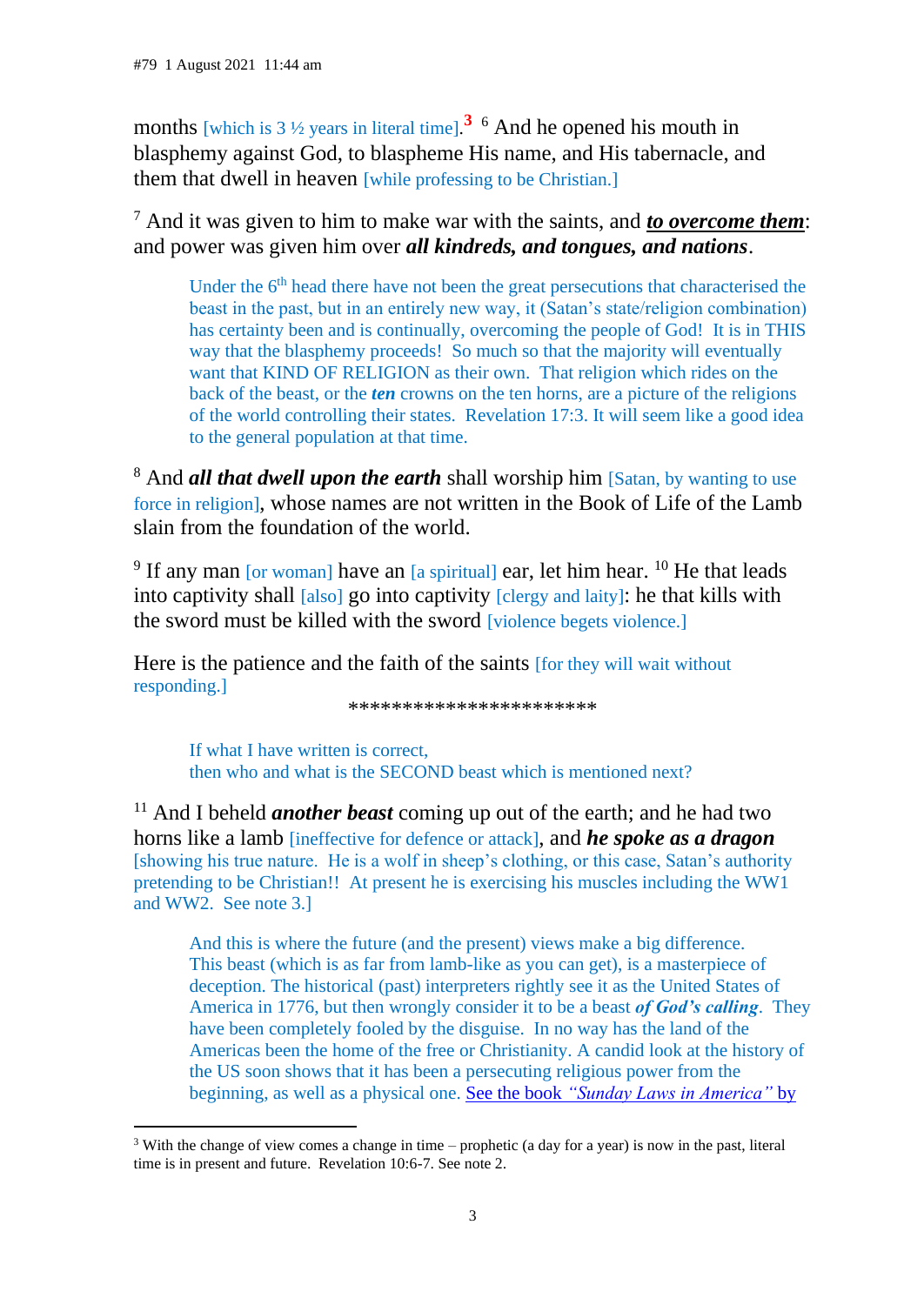[Warren Johns.](https://ancient-sda.com/dateline_sunday_usa/contents.html) And in the  $20<sup>th</sup>$  century it has been an active "policeman" of the nations.

 $12$  And he [the so-called Protesting religion] exercises all the power of the first beast before [in front of] him, and causes the earth and them which dwell therein to worship the first beast, whose deadly wound was healed. [So then we have TWO religious states with the same agenda! Partners in crime, if you like! But wait, there's more!!]

<sup>13</sup> And he *[the second beast]* does great wonders, so that he makes fire come down from heaven on the earth in the sight of men,<sup>14</sup> and *deceives them* that dwell on the earth by the means of those miracles *which he had power to do* in the sight of the [first] beast [he has Satan behind him]; saying to them that dwell on the earth, *that they should make an image* [a copy] to the beast, which had the wound by a sword [the Papacy], and did live.<sup>4</sup>

So now the Spirit introduces a THIRD beast, a composite of Protestantism and Papacy which soon unites with Spiritualism, with all three of them using the power of their individual states and companies to gain their end, which is religious laws in civil areas. [Revelation 16:13-14 and Revelation 19:21.]

<sup>15</sup> And he had *power to give life* [but only God can do that, so this is a counterfeit **like the sorcerers in Egypt. Exodus 7:10-12]** to *the image* of the beast, that *the image* of the beast should both speak [through laws – five of them in total (See article)], and cause that as many as would not worship *the image of the beast* should be killed. [This is the 8<sup>th</sup> head, wielding the ultimate in religious persecution.]

<sup>16</sup> And he [the image beast] causes all, both small and great, rich and poor, free and bond, to receive a mark in their right hand [in practise], or in their foreheads  $\left[\text{in their minds}\right]$ :  $^{17}$  and that no man might buy or sell, save he that had the mark, or the name [character] of the [image] beast, or the number of his name [character].

<sup>18</sup> Here is wisdom.

Let him that has understanding count the number of *the* **[image]** *beast*: for it is the number of [a] [this word is not in the original transcripts] man; and his number is Six hundred threescore and six. [6 6 6]

\*\*\*\*\*\*\*\*\*\*\*\*\*\*\*\*\*\*\*\*\*

This has been known since the beginning of Adventism as this letter from E G White mentions..

<sup>4</sup> Contrary to many commentators' opinions, it will not be imposed by a president or other authority, but is asked for by the general population.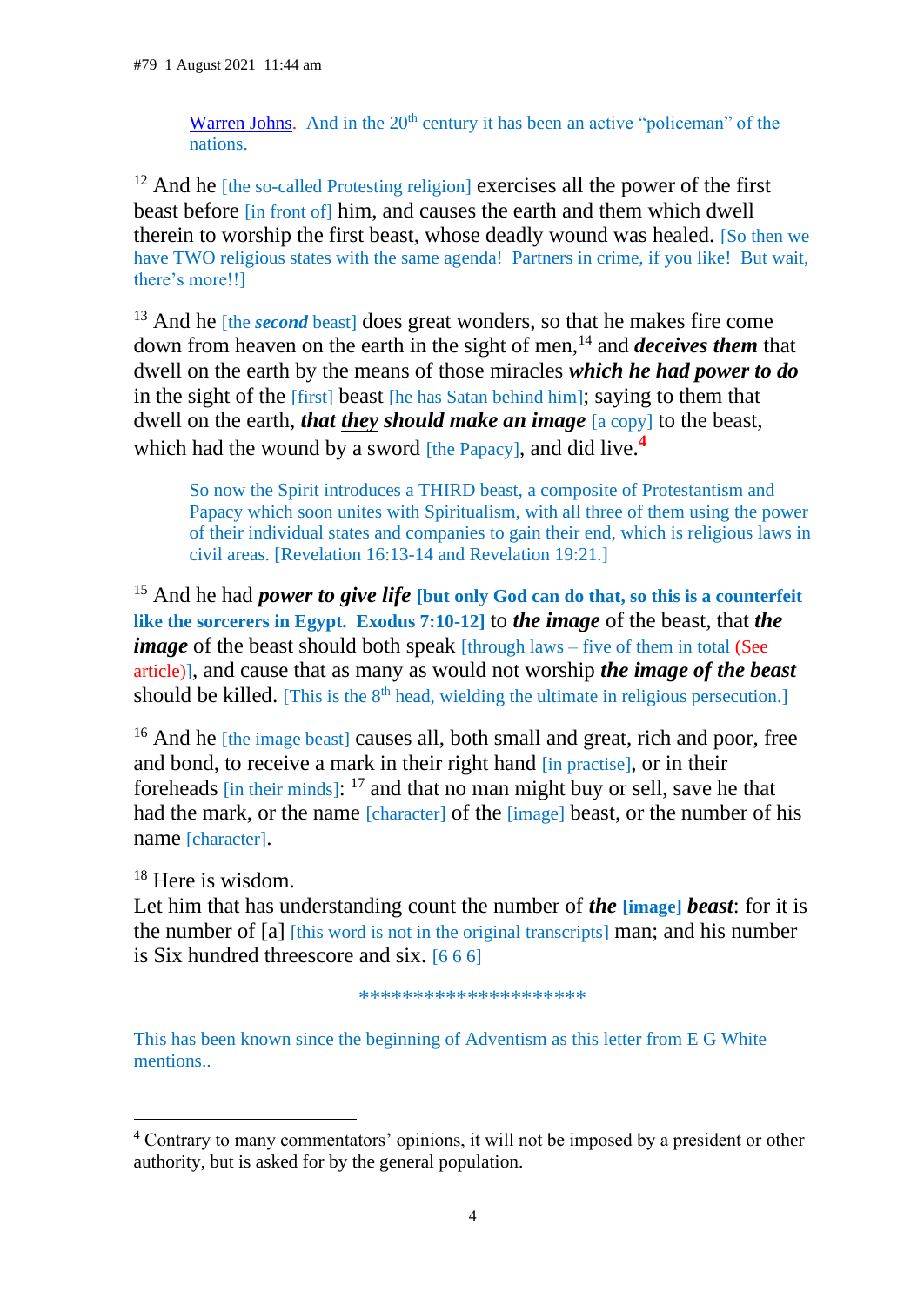## Topsham, Me.,

## April 7, 1847

 {A Word to the Little Flock 18.1 to 20.2} [1847] Dear Brother Bates, Last Sabbath we met with the dear brethren and sisters here, who meet at Bro. Howland's. {WLF 18.1}

We felt an unusual spirit of prayer. And as we prayed, the Holy Ghost fell upon us **. . .**

I saw all that "would not receive the mark of the Beast, and of his Image, in their foreheads or in their hands," could not buy or sell. [Revelation 13:15-17.] I saw that the number (666 [this is in the original]) *of the Image Beast* was made up; [Revelation 13:18.] and that it was the Beast that changed the Sabbath, and the *Image* Beast had followed on after, and kept the Pope's, and not God's Sabbath. And *all* we were required to do, *was to give up God's Sabbath*, **5** and keep the Pope's, and then we should have the mark of the Beast, and of his image.  $\{WLF 19.1\}$  ...

From your sister in the blessed hope, {WLF 20.2}

E. G. White.

Who wants to add (or subtract!) from these thoughts? I won't argue as I have stated, but I will publish your Scriptures so that we may review all the words of God on the subject. Some of the comments on this page are adapted from books in my library. Recognition is not always given because they are not intended as authorities, but are used because they express my understanding clearly.

[Next query.](file:///D:/A%20Passport%20travelling/Travelling%20on%20C%20drive/My%20webs/my_page/past_queries/burnt_offerings_aug_14.html%23.) To be discussed from 1<sup>st</sup> September 2021

Query: ??????????????????

For contact:

mail to: [nonconformist@mail.com](mailto:nonconformist@mail.com) or [ron\\_pars@hotmail.com](mailto:ron_pars@hotmail.com) To see past queries and my responses, [click here.](https://c.mail.com/@646712656589235468/H2llk2KES5aOtMn_ZdkL7A)

---------------------------------------------------------------------------------------------

<sup>5</sup> That is the final Sunday law!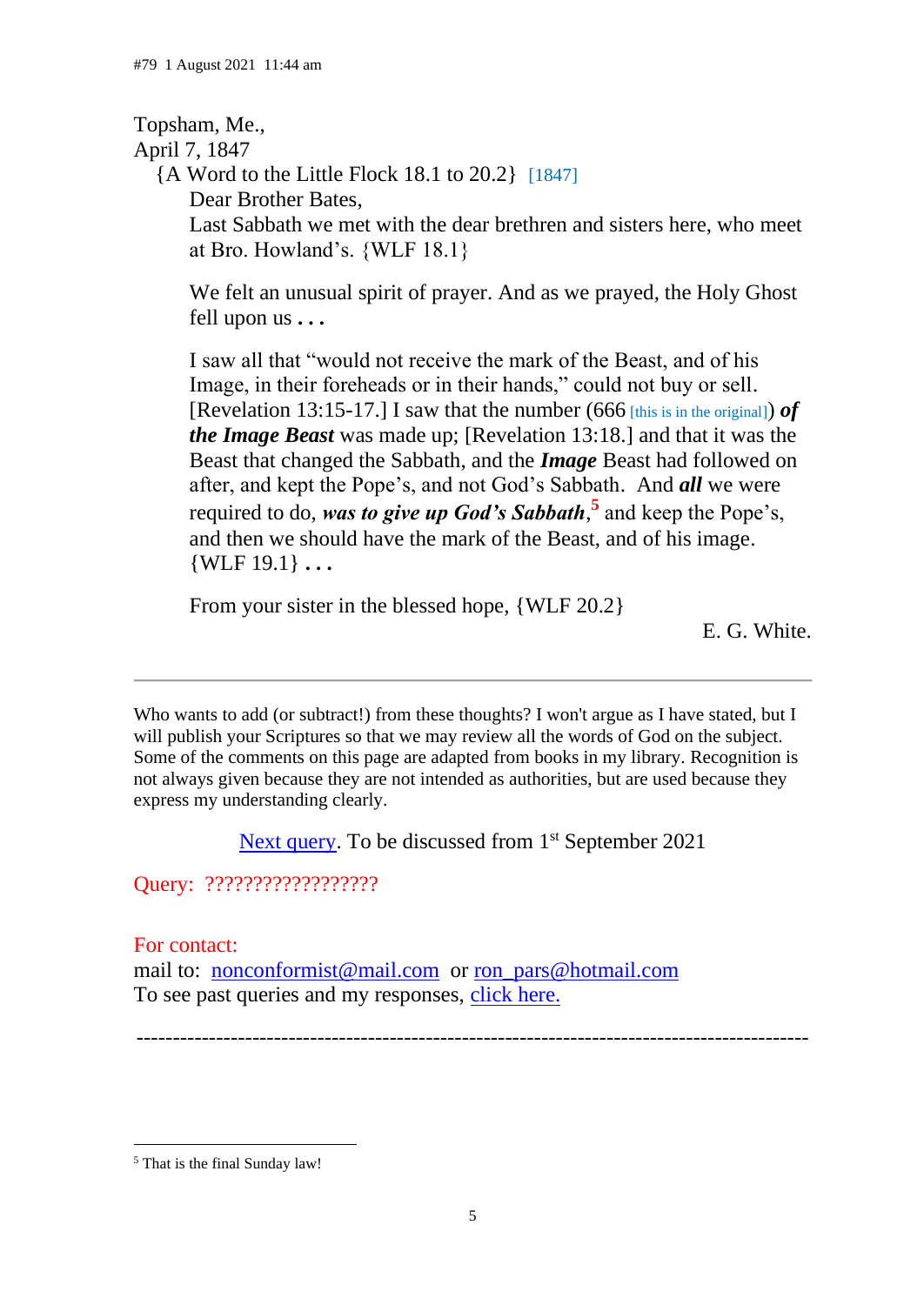#### Note 1

In chapter 10 when Christ appears in the visions to encourage His people, He refers us to the book of Daniel as the basis for our understanding of prophecy and its promulgation amongst the people of the world. This thought is picked up by Ellen White.

(Manuscript 59, 1900)

19MR – MANUSCRIPT RELEASES Volume 19 (Nos. 1360-1419 **(1990)** MR No. 1409 – Jots and tittles {Vol 7 Bible Commentary 971.4} [**1957** Based on 1MR Nos. 19-961.] After these seven thunders uttered their voices, the injunction comes to John as to Daniel in regard to the little book: "Seal up those things which the seven thunders uttered." *These relate to future events which will be disclosed in their order.* Daniel shall stand in his lot at the end of the days. John sees the little book unsealed. Then Daniel's prophecies have their proper place in the first, second, and third angels' messages to be given to the world. *The unsealing of the little book was the message in relation to time*. {7BC 971.4}

The books of Daniel and the Revelation are one. One is a prophecy, the other a revelation; one a book sealed, the other a book opened. John heard the mysteries which the thunders uttered, but he was commanded not to write them. {7BC 971.5}

The special light given to John which was expressed in the seven thunders was a delineation [a step by7 step explanation] of events which would transpire under the first and second angels' messages [1833-43]. It was not best for the people to know these things, for their faith must necessarily be tested. In the order of God most wonderful and advanced truths would be proclaimed [the sanctuary etc.]. The first and second angels' messages were to be proclaimed, *but no further light was to be revealed before these messages had done their specific work*. This is represented by the angel standing with one foot on the sea, proclaiming with a most solemn oath *that time should be no longer*. {7BC 971.6}

*This time, which the angel declares with a solemn oath, is not the end of this world's history, neither of probationary time, but of prophetic time, which should precede the advent of our Lord. That is, the people will not have another message upon definite time. After this period of time, reaching from 1842 to 1844, there can be no definite tracing of the prophetic time. The longest reckoning reaches to the autumn of 1844.* [After that point the time is to be read literally with no definite beginning or ending.]  ${7BC 971.7}$ 

The angel's position, with one foot on the sea, the other on the land, signifies the wide extent of the proclamation of the message. It will cross the broad waters and be proclaimed in other countries, even to all the world. The comprehension of truth, the glad reception of the message, is represented in the eating of the little book. The truth in regard to the time of the advent of our Lord was a precious message to our souls (Manuscript 59, 1900). {7BC 971.8}

-----------------------------------------------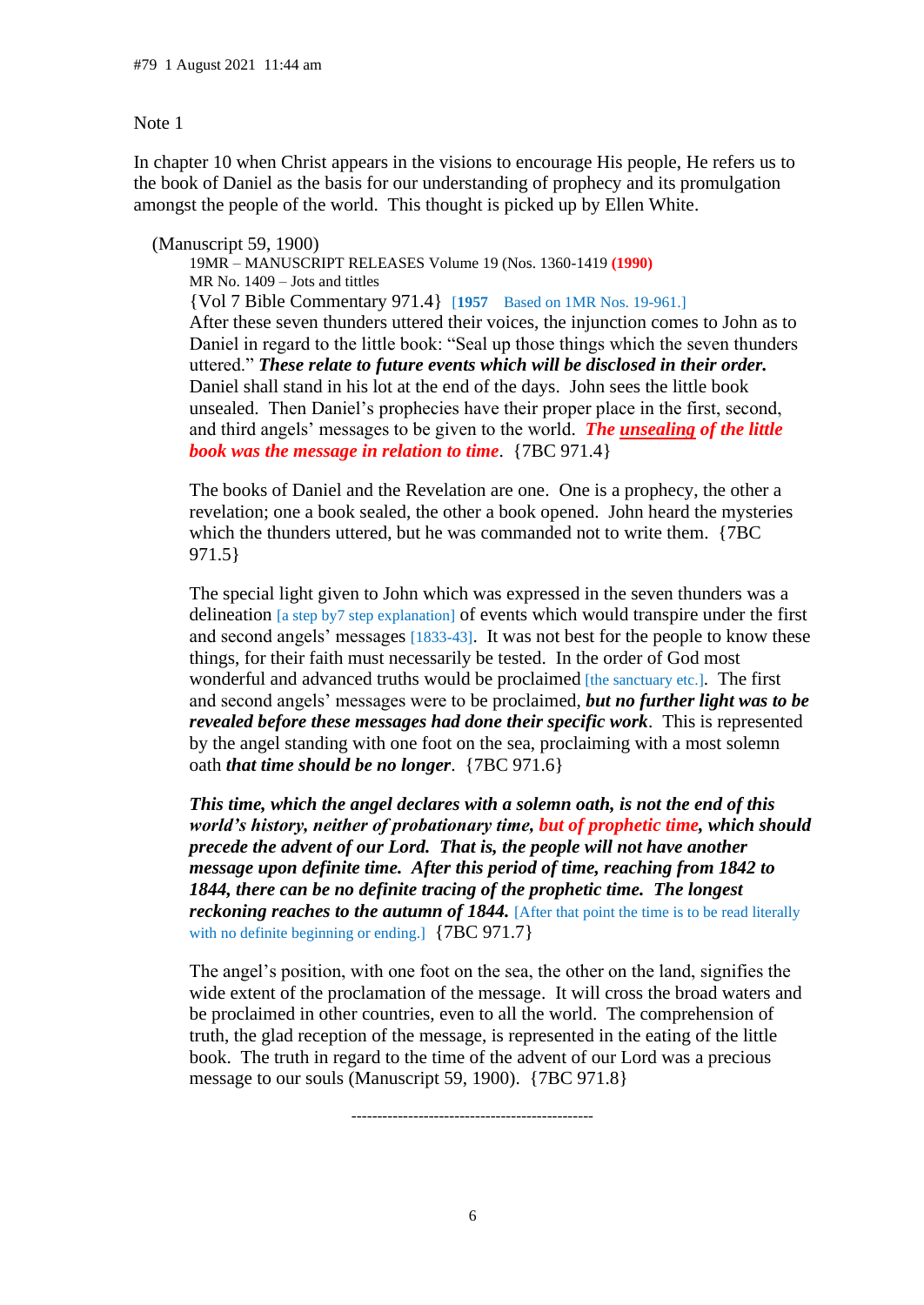#### Note 2: Revelation 17:

<sup>9</sup> And here is the mind which has wisdom.

The seven heads are seven mountains, on which the woman sits. [Rome is described as a city set on seven hills.]

<sup>10</sup> And there are [and have been] seven kings: five are fallen [Babylon, Media & Persia, Greece, Pagan Rome, Papal Rome], *and one is* [right now – materialism, the love of the dollar], and the other [the 7<sup>th</sup>, apostate Protestantism] is not yet come; and when he comes, he must continue a short space [before he gives way to the next head.]

<sup>11</sup> And the beast that was [once in control through religion], and is not  $[right now]$ , even he is the eighth, and is [a companion] of the seven, and goes into perdition [the Lake of Fire, with them.]

 $12$  And the ten horns which you saw are ten kings [hence the crowns], which have received no kingdom as yet; *but* [will] *receive power as kings one hour with the beast*.

----------------------------------------------

Note 3: Try this site [https://en.wikipedia.org/wiki/List\\_of\\_wars\\_involving\\_the\\_United\\_States](https://en.wikipedia.org/wiki/List_of_wars_involving_the_United_States)

According to it there have 93 wars carried on by this peaceful(?) giant!

-----------------------------------------------

Note 4:

## 6 is the number used in the Bible to signify sin 6 6 shows sin in action 6 6 6 indicates the totality of the character of sin

Thus the chapter shows that in the very last days, the absolute of sinning against God's way will take place. And it will be begun by the SECOND beast (the Protestants of the United States of America) but will soon be joined by the Roman hierarchy and Spiritualism which will have risen to unusual heights as the perils increase.

#### In plain English:

The Protestant (so-called) religious systems of the United States will agitate for the formation of a religious approach similar to that of the old Roman Catholic structure where the leaders of the church control the actions of the state (they will no longer "protest" that this is wrong!) To do this the three-fold combination [Revelation 16:13-14 and Revelation 19:21] will need the blessing of the laity so they will produce the miracles and wonders which will be performed amongst the great plagues (such as Covid 19) and "natural" disasters which will be occurring with greater and greater frequency at that time. In desperation the people at large will ask for a system that pleases God and saves their lives, for they will be told that God is angry at them for allowing some dissidents to exist among them.